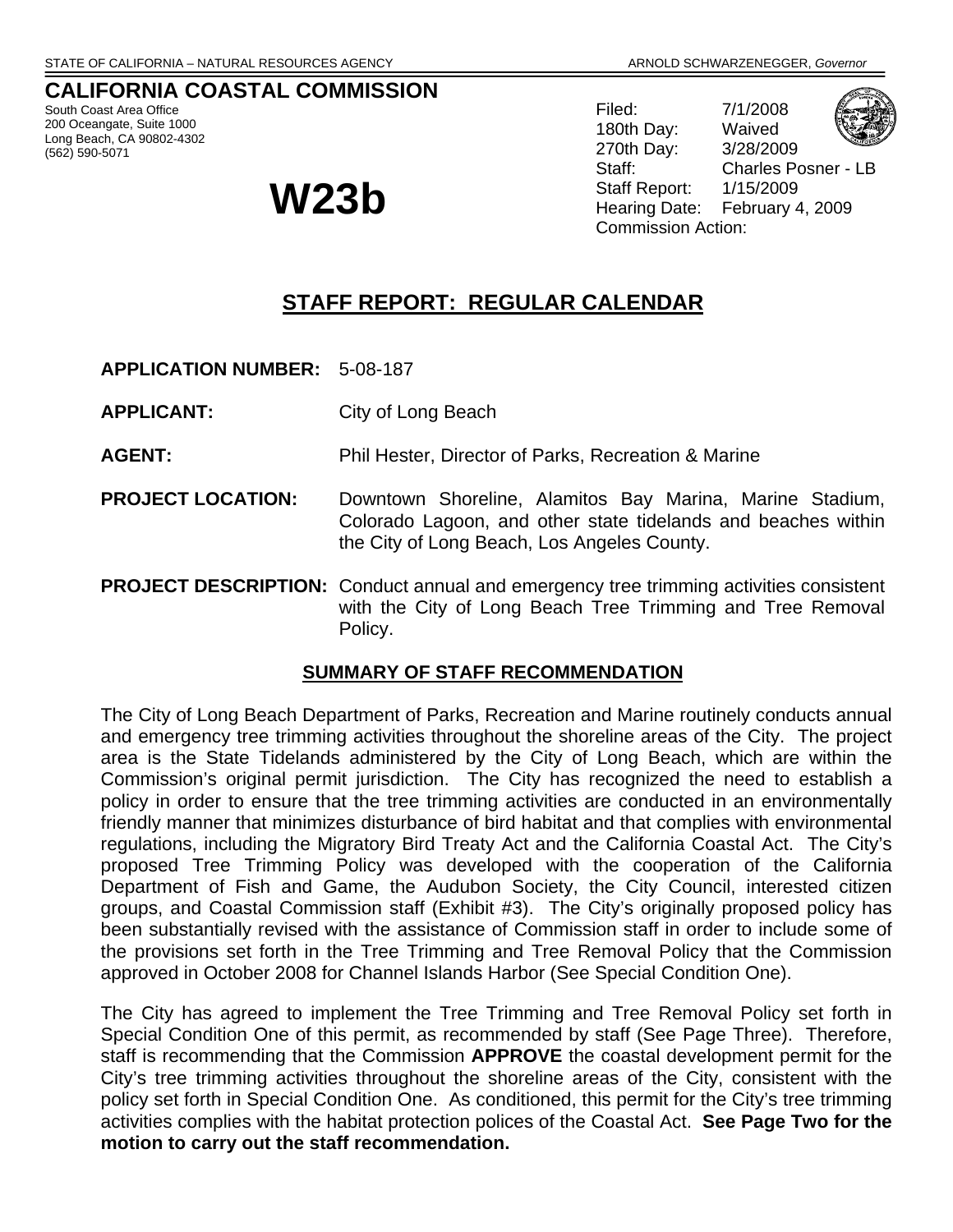### **STAFF RECOMMENDATION:**

The staff recommends that the Commission adopt the following resolutions to **APPROVE** the coastal development permit application with special conditions:

**MOTION:** *"I move that the Commission approve with special conditions Coastal Development Permit 5-08-187 per the staff recommendation."* 

The staff recommends a **YES** vote. Passage of the motion will result in **APPROVAL** of the coastal development permit application with special conditions, and adoption of the following resolution and findings, as set forth in this staff report or as modified by staff prior to the Commission's vote. The motion passes only by an affirmative vote of a majority of Commissioners present.

#### **I. Resolution: Approval with Conditions**

 The Commission hereby **APPROVES** a coastal development permit for the proposed development and adopts the findings set forth below on grounds that the development as conditioned will be in conformity with the policies of Chapter 3 of the Coastal Act and will not prejudice the ability of the local government having jurisdiction over the area to prepare a Local Coastal Program conforming to the provisions of Chapter 3 of the Coastal Act. Approval of the permit complies with the California Environmental Quality Act because either 1) feasible mitigation measures and/or alternatives have been incorporated to substantially lessen any significant adverse effects of the development on the environment, or 2) there are no further feasible mitigation measures or alternatives that would substantially lessen any significant adverse impacts of the development on the environment.

#### **II. Standard Conditions**

- 1. Notice of Receipt and Acknowledgment. The permit is not valid and development shall not commence until a copy of the permit, signed by the permittee or authorized agent, acknowledging receipt of the permit and acceptance of the terms and conditions, is returned to the Commission office.
- 2. Expiration. If development has not commenced, the permit will expire two years from the date this permit is reported to the Commission. Development shall be pursued in a diligent manner and completed in a reasonable period of time. Application for extension of the permit must be made prior to the expiration date.
- 3. Interpretation. Any questions of intent or interpretation of any condition will be resolved by the Executive Director or the Commission.
- 4. Assignment. The permit may be assigned to any qualified person, provided assignee files with the Commission an affidavit accepting all terms and conditions of the permit.
- 5. Terms and Conditions Run with the Land. These terms and conditions shall be perpetual, and it is the intention of the Commission and the permittee to bind all future owners and possessors of the subject property to the terms and conditions.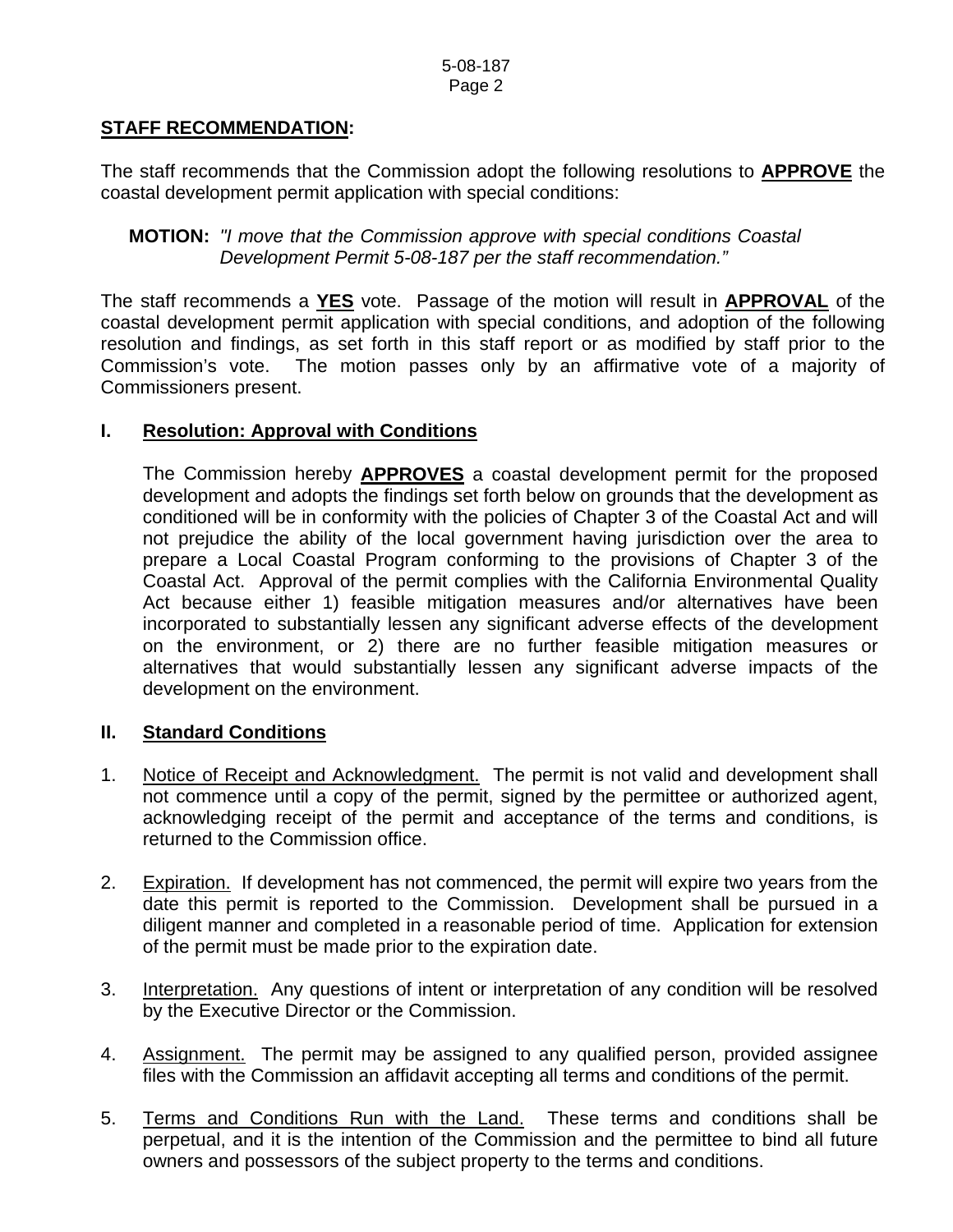#### **III. Special Conditions**

#### 1. Tree Trimming and Tree Removal Policy

Coastal Development Permit 5-08-187 approves annual and emergency tree trimming activities consistent with the following policy:

The purpose of this policy is to ensure the protection of bird nesting habitat protected by the Migratory Bird Treaty Act and the long-term protection of breeding, roosting, and nesting habitat of state and federally listed bird species, California bird species of special concern, and bird species that play an especially valuable role in the ecosystem. The City of Long Beach Department of Parks, Recreation and Marine is obligated to trim trees within the marine environment for the safety of the public and the protection of property. The trimming or removal of any tree that has been used for breeding and nesting within the past five years, determined by a qualified biologist, shall be undertaken in compliance with all applicable codes or regulations of the California Department of Fish and Game, the U.S. Fish and Wildlife Service and the U.S. Migratory Bird Treaty Act, and shall be conducted under the parameters described below.

Tree trimming or tree removal shall be prohibited during the breeding and nesting season of the bird species referenced above (January through September) unless the City of Long Beach Department of Parks, Recreation and Marine, in consultation with a qualified arborist, determines that a tree causes danger to public health and safety. A health and safety danger exists if a tree or branch is dead, diseased, dying, or injured and said tree or branch is in imminent danger of collapse or breaking away. The City shall be proactive in identifying and addressing diseased, dying or injured trees as soon as possible in order to avoid habitat disturbances during the nesting season. Trees or branches with a nest that has been active anytime within the last five years shall not be removed or disturbed unless a health and safety danger exists.

The removal of any breeding and nesting tree shall require mitigation at a 1:1 ratio. A tree replacement planting plan for each tree replacement shall be developed to specify replacement tree location, tree type, tree size (no less than 36" box size), planting specifications, and a five-year monitoring program with specific performance standards. An annual monitoring report for tree replacement shall be submitted for the review and approval of the Executive Director of the Coastal Commission, the Director of the Parks, Recreation and Marine, and a representative of the Audubon Society. The Department of Parks, Recreation and Marine shall maintain the annual reports on file as public information and to be used for future tree trimming and removal decisions.

A. Tree Trimming During Non-Breeding and Non-Nesting Season (October through December)

1. Prior to tree trimming or removal, a qualified biologist or ornithologist shall survey the trees to be trimmed or removed to detect nests and submit a survey report to the City of Long Beach Department of Parks, Recreation and Marine, a representative of the Audubon Society, and the Executive Director of the Coastal Commission. The survey report shall include identification of all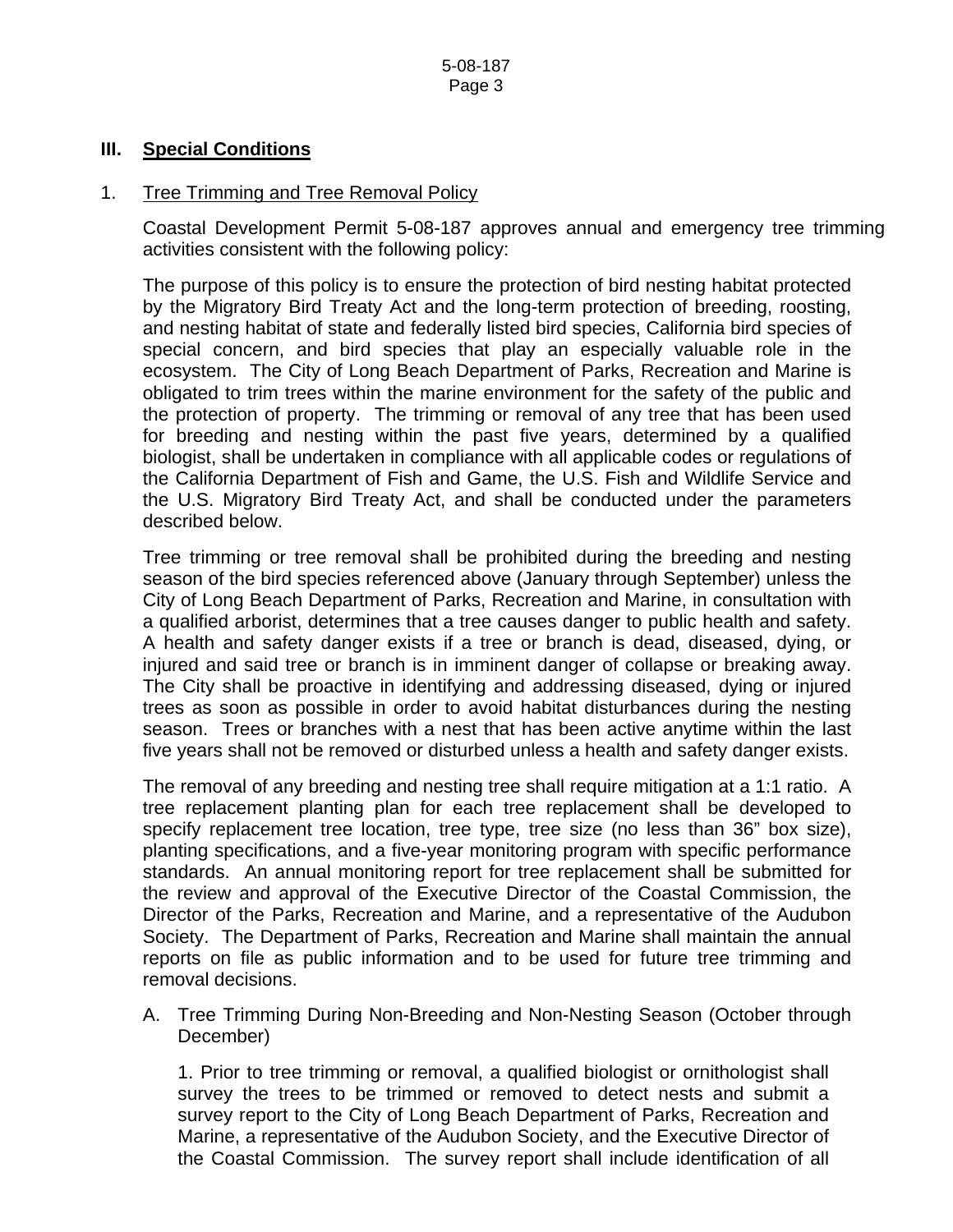trees with nests. The Department of Parks, Recreation and Marine shall maintain a database of survey reports that includes a record of nesting trees that is available as public information and to be used for future tree trimming and removal decisions.

2. Any trimming of trees with nests shall be supervised by a qualified biologist or ornithologist and a qualified arborist to ensure that adequate nest support and foliage coverage is maintained in the tree, to the maximum extent feasible, in order to preserve the nesting habitat. Trimming of any nesting trees shall occur in such a way that the support structure of existing nests will not be trimmed and existing nests will be preserved, unless the Department of Parks, Recreation and Marine, in consultation with a qualified arborist, determines that such trimming is necessary to protect the health and safety of the public. The amount of trimming at any one time shall be limited to preserve the suitability of the nesting tree for breeding and/or nesting habitat. Trees or branches with a nest that has been active anytime within the last five years shall not be removed or disturbed unless a health and safety danger exists.

3. Trimming may not proceed if a nest is found and evidence of courtship or nesting behavior is observed at the site. In the event that any birds continue to occupy trees during the non-nesting season, trimming shall not take place until a qualified biologist or ornithologist has assessed the site, determined that courtship behavior has ceased, and given approval to proceed within 300 feet of any occupied tree.

B. Tree Trimming or Removal During Breeding and Nesting Season (January through September). If tree trimming or removal activities cannot feasibly avoid the breeding season because a health and safety danger exists, the following guidelines must be followed:

1. A qualified biologist or ornithologist shall conduct surveys and submit a report at least one week prior to the trimming or removal of a tree (only if it is posing a health or safety danger) to detect any breeding or nesting behavior in or within 300 feet of the work area. A tree trimming and/or removal plan shall be prepared by an arborist in consultation with the qualified biologist or ornithologist and a representative of the Audubon Society. The survey report and tree trimming and/or removal plan shall be submitted for the review and approval of the Executive Director of the Coastal Commission, the Department of Fish and Game, the U.S. Fish and Wildlife Service, and the Director of the Parks, Recreation and Marine. The Department of Parks, Recreation and Marine shall maintain the plans on file as public information and to be used for future tree trimming and removal decisions. The plan shall incorporate the following:

a. A description of how work will occur.

b. Work must be performed using non-mechanized hand tools to the maximum extent feasible.

c. Limits of tree trimming and/or removal shall be established in the field with flagging and stakes or construction fencing.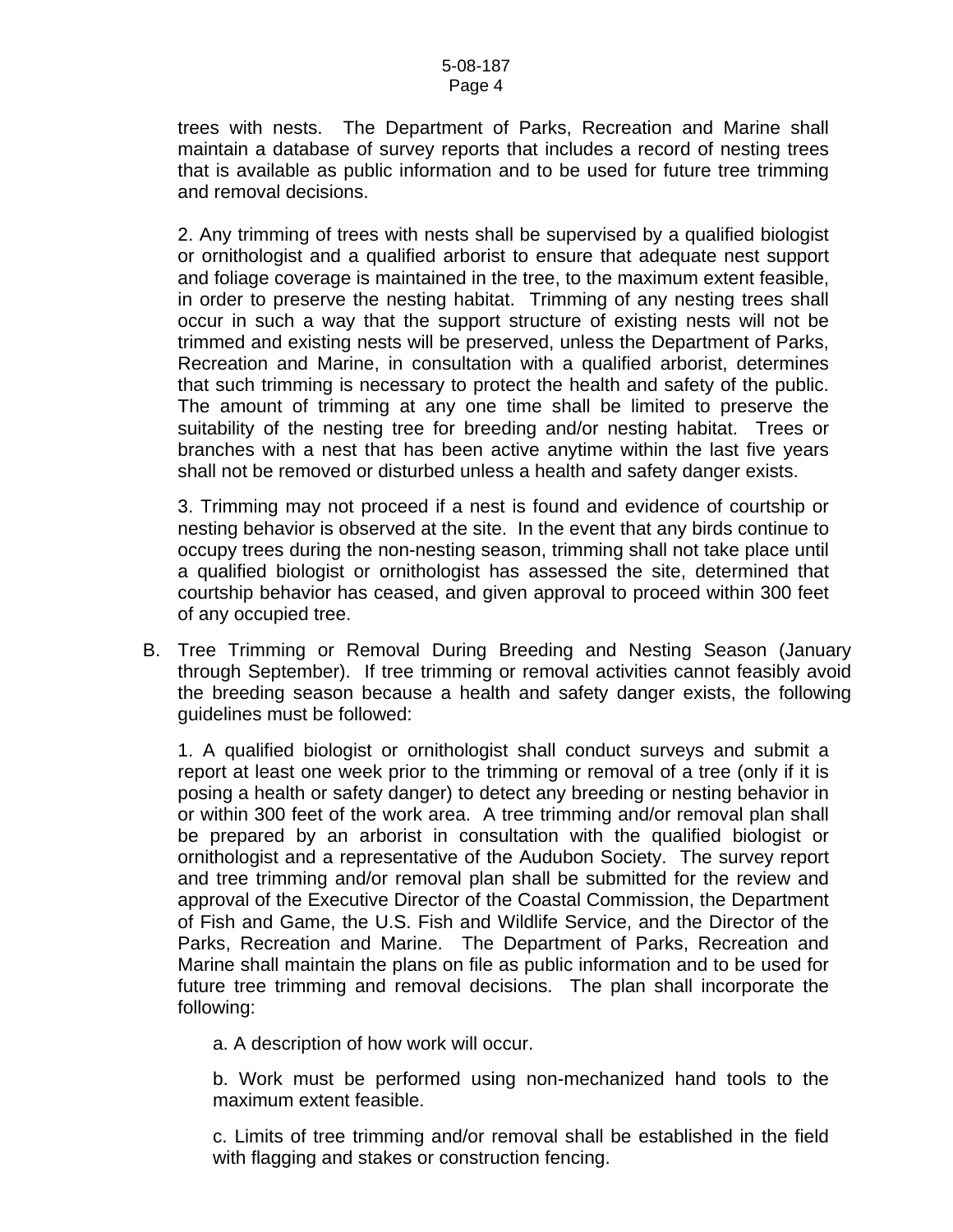d. Steps shall be taken to ensure that tree trimming will be the minimum necessary to address the health and safety danger while avoiding or minimizing impacts to breeding and nesting birds and their habitat.

2. Prior to commencement of tree trimming and/or removal the City of Long Beach Department of Parks, Recreation and Marine shall notify in writing the Executive Director of the Coastal Commission, the Department of Fish and Game, and the U.S. Fish and Wildlife Service of the intent to commence tree trimming or removal.

All tree trimming and tree removal shall be conducted in strict compliance with this policy. All trimmings must be removed from the site at the end of the business day and disposed of at an appropriate location. Any proposed change or deviation from the approved policy must be submitted for review by the Executive Director to determine whether an amendment to this coastal development permit is required.

#### 2. Resource Agencies

The permittee shall comply with all requirements, requests and mitigation measures from the California Department of Fish and Game, Regional Water Quality Control Board, U.S. Army Corps of Engineers, and the U.S. Fish and Wildlife Service with respect to preservation and protection of water quality and marine environment. Any change in the approved project that may be required by the above-stated agencies shall be submitted to the Executive Director in order to determine if the proposed change shall require a permit amendment pursuant to the requirements of the Coastal Act and the California Code of Regulations.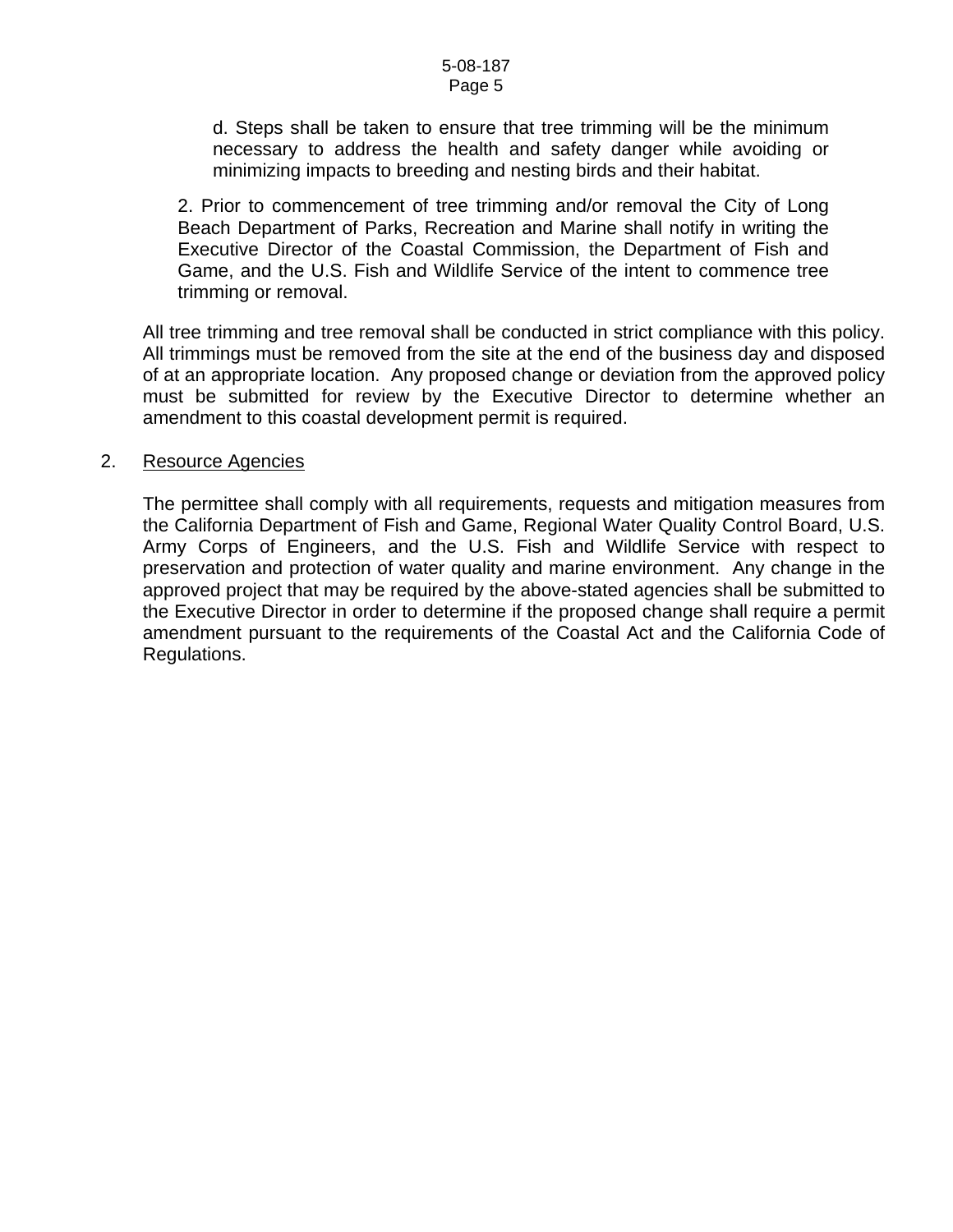### **IV. Findings and Declarations**

The Commission hereby finds and declares:

### **A. Project Description**

The City of Long Beach proposes to establish a Tree Trimming and Tree Removal Policy for its annual and emergency tree trimming activities that are conducted throughout the shoreline areas of the City. The project area is the State Tidelands administered by the City of Long Beach, which are within the Commission's original permit jurisdiction (Exhibit #2). The City has recognized the need to establish a policy in order to ensure that the tree trimming activities are conducted in an environmentally friendly manner that minimizes disturbance of bird habitat and that complies with environmental regulations, including the Migratory Bird Treaty Act and the California Coastal Act. The City's proposed Tree Trimming Policy has been developed with the cooperation of the California Department of Fish and Game, the Audubon Society, the City Council, interested citizen groups, and Coastal Commission staff.

### **B. Marine Resources/Environmentally Sensitive Habitat Areas**

The policy for the City's annual and emergency tree trimming activities, as set forth in Special Condition One, is protective of nesting birds and their habitat and is in compliance with the following Coastal Act policies that protect marine resources and sensitive habitats.

Section 30230 of the Coastal Act states:

Marine resources shall be maintained, enhanced, and where feasible, restored. Special protection shall be given to areas and species of special biological or economic significance. Uses of the marine environment shall be carried out in a manner that will sustain the biological productivity of coastal waters and that will maintain healthy populations of all species of marine organisms adequate for longterm commercial, recreational, scientific, and educational purposes.

Section 30240 of the Coastal Act states:

(a) Environmentally sensitive habitat areas shall be protected against any significant disruption of habitat values, and only uses dependent on such resources shall be allowed within such areas.

(b) Development in areas adjacent to environmentally sensitive habitat areas and parks and recreation areas shall be sited and designed to prevent impacts which would significantly degrade such areas, and shall be compatible with the continuance of such habitat areas.

Trees used by birds (e.g., herons, egrets, raptors, Savannah Sparrows and Loggerhead Shrikes, etc. ) for nesting have special biological and economic significance. The City recognizes this fact and has agreed to conduct its tree trimming activities in compliance with a policy that has been developed in consultation with the Audubon Society, Commission staff and the California Department of Fish and Game.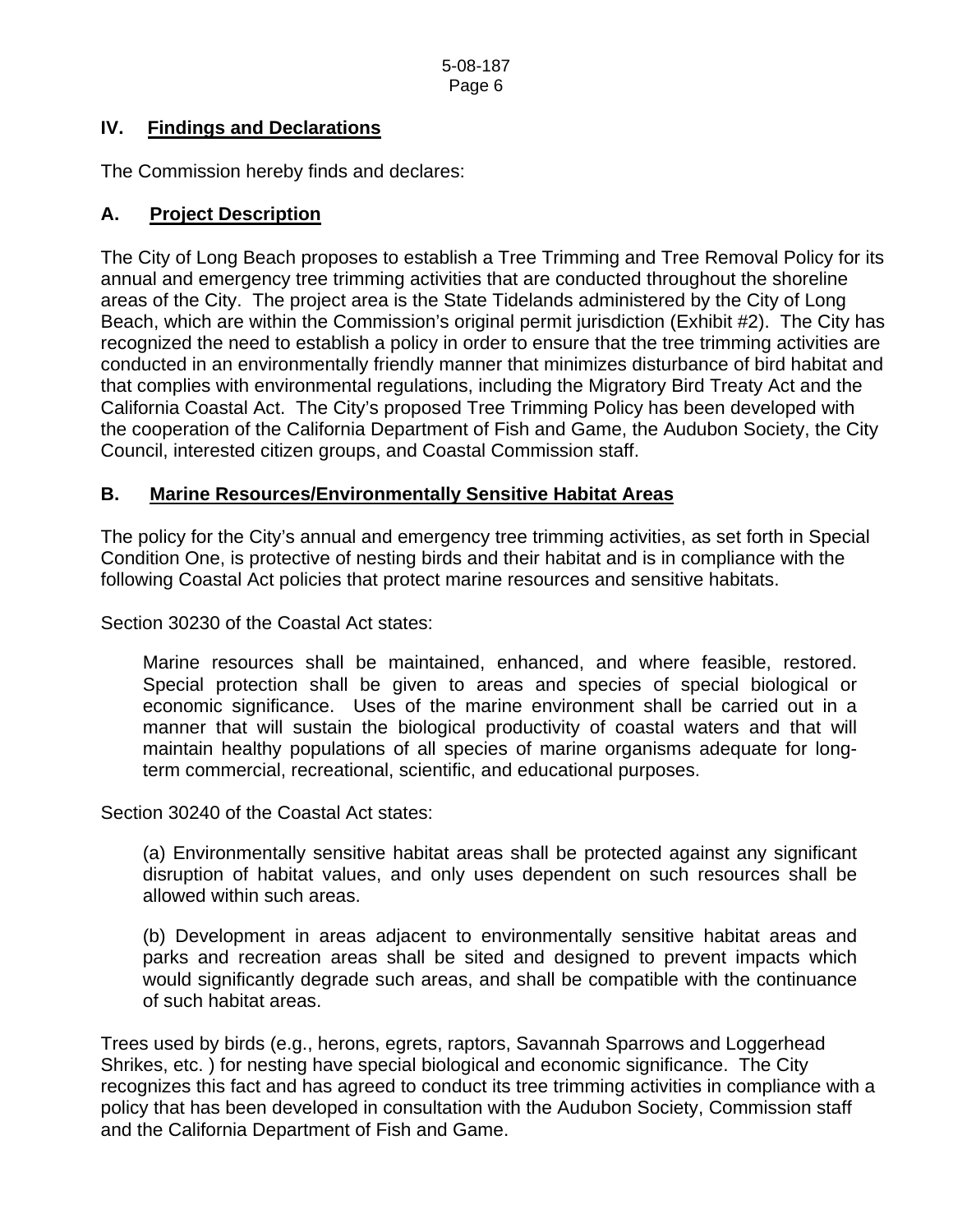The policy, set forth in Special Condition One of this permit, will ensure that the tree trimming activities are conducted in an environmentally friendly manner that minimizes disturbance of bird habitat and that complies with environmental regulations, including the Migratory Bird Treaty Act and the California Coastal Act. The policy requires that bird nests be identified and that adequate nest support and foliage coverage shall be maintained in the tree, to the maximum extent feasible, in order to preserve the nesting habitat. The seasonal restrictions on tree trimming and tree removal, and the one-to-one mitigation ration for removed trees, will protect the bird habitat in the City's shoreline areas from being degraded and will allow the continuance of the habitat. Therefore, as conditioned, the permit for the City's tree trimming activities complies with the habitat protection polices of the Coastal Act.

### **C. Public Access and Recreation**

One of the basic goals stated in the Coastal Act is to maximize public access and recreation along the coast. The public access and recreation policies of the Coastal Act require that maximum access and recreational opportunities be provided and that development shall not interfere with public access. The proposed development, as conditioned, will not have any new adverse impact on public access to the coast or to nearby recreational facilities. Thus, as conditioned, the proposed development conforms with Sections 30210 through 30214, Sections 30220 through 30224, and 30252 of the Coastal Act.

### **D. Development**

The proposed development is located within existing developed areas and, as conditioned, will be compatible with the character and scale of the surrounding area, has been designed to avoid cumulative adverse impacts on public access. Therefore, the Commission finds that the development, as conditioned, conforms with Sections 30250, 30251, 30252, 30253 and the public access provisions of the Coastal Act.

### **E. Local Coastal Program**

A coastal development permit is required from the Commission for the proposed development because it is located within the Commission's area of original jurisdiction. The Commission's standard of review for the proposed development is the Chapter 3 policies of the Coastal Act. The City of Long Beach certified LCP is advisory in nature and may provide guidance. The Commission certified the City of Long Beach LCP on July 22, 1980. As conditioned, the proposed development is consistent with Chapter 3 of the Coastal Act and with the certified LCP for the area.

### **F. California Environmental Quality Act (CEQA)**

As conditioned, there are no feasible alternatives or feasible mitigation measures available which would substantially lessen any significant adverse effect which the activity may have on the environment. Therefore, the Commission finds that the proposed project, as conditioned to mitigate the identified impacts, is the least environmentally damaging feasible alternative and can be found consistent with the requirements of the Coastal Act to conform to CEQA.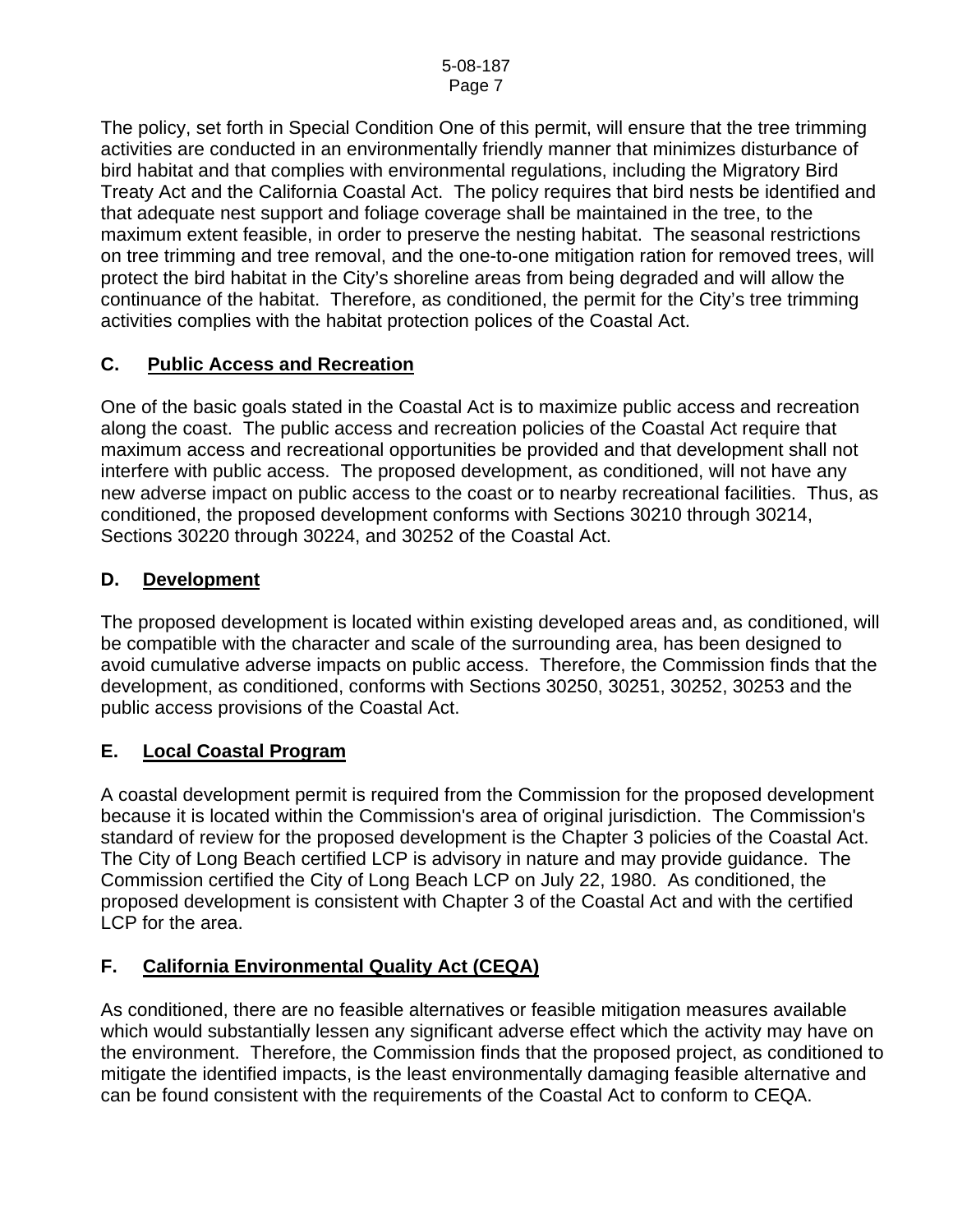# **City of Long Beach**

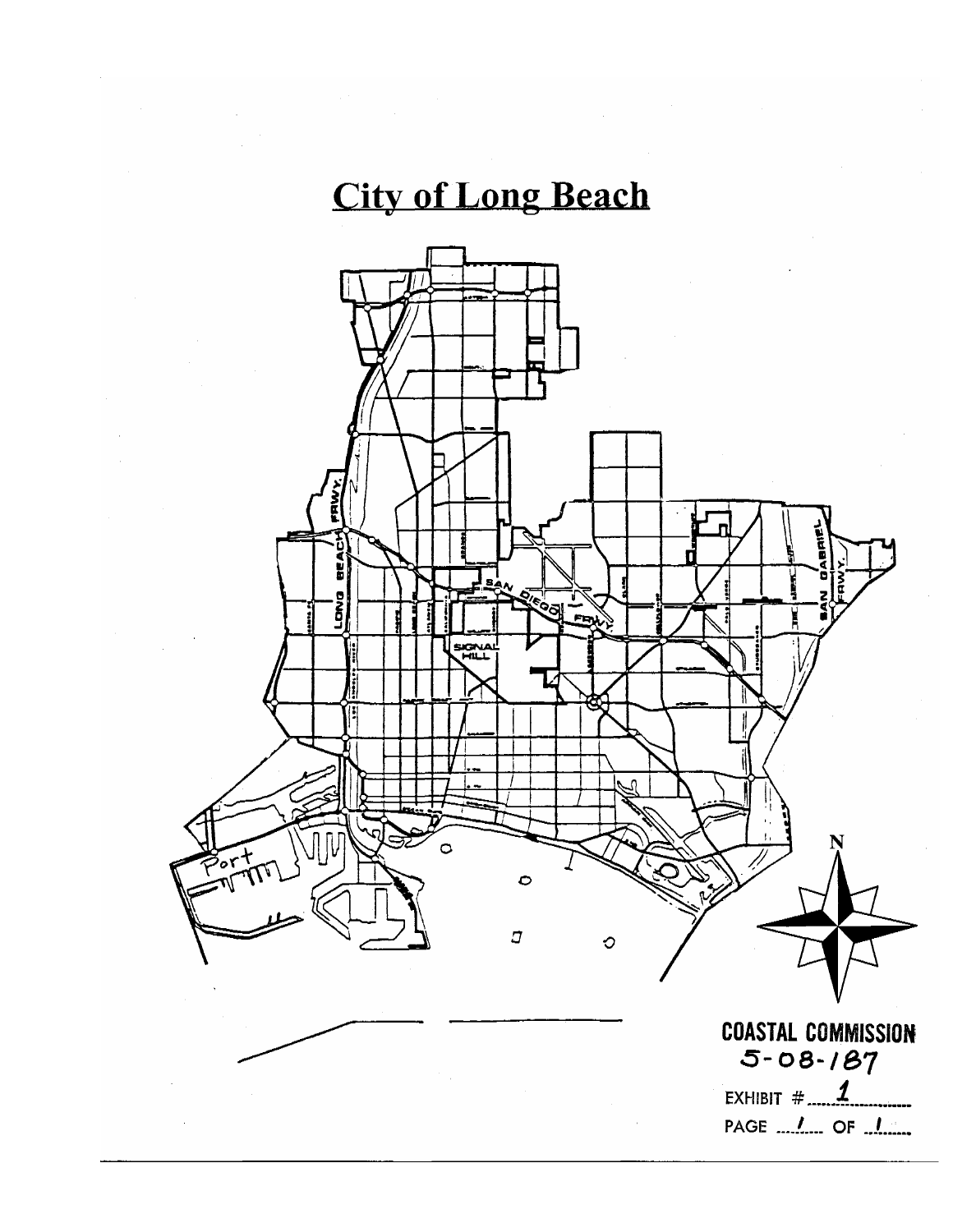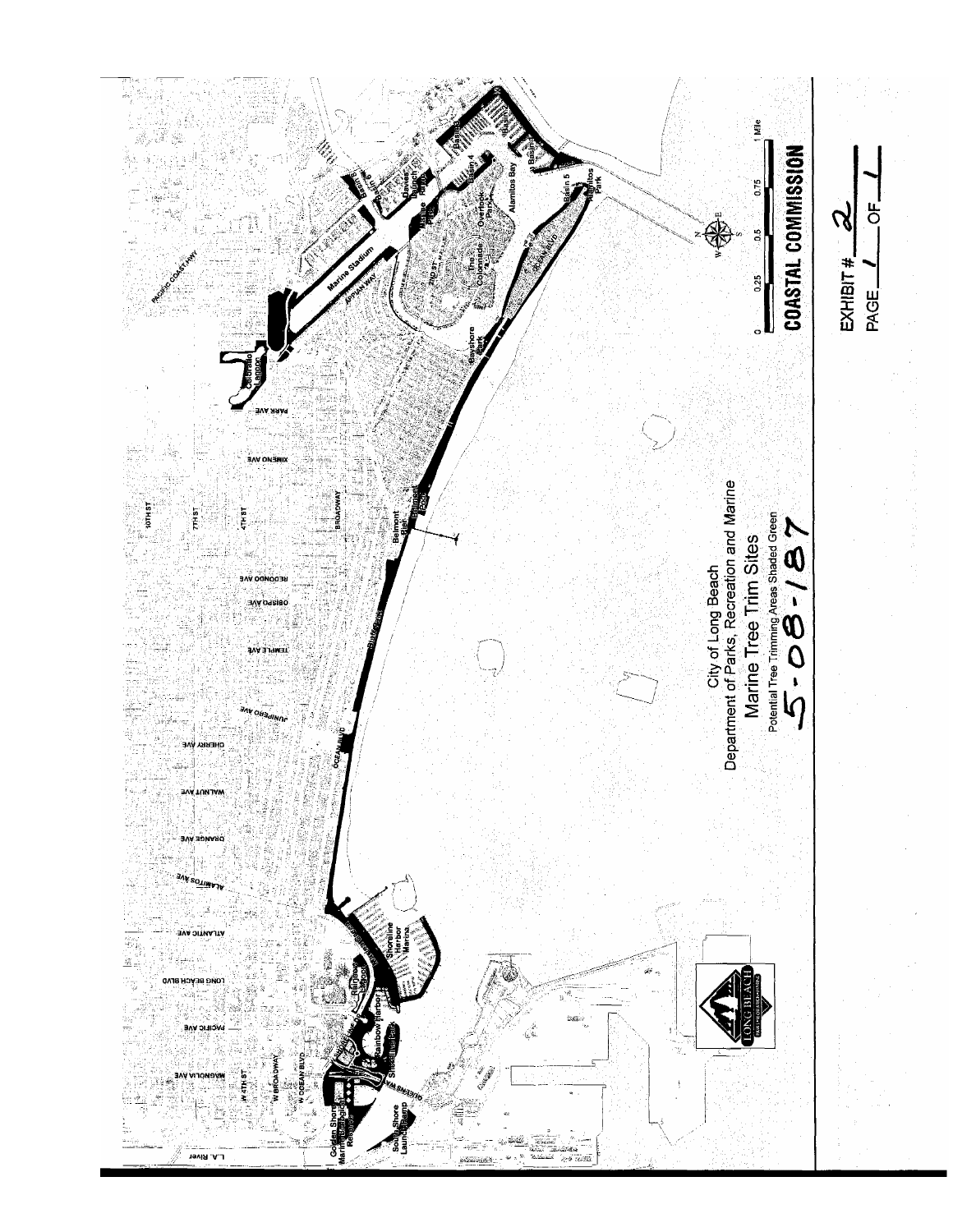### **Tree Trimming and Removal Policy** Coastal Development Permit No. 5-08-187

City of Long Beach Department of Parks, Recreation, and Marine

#### $1.0$ TIDELAND AREA TREE TRIMMING

- $1.1$ **PURPOSE** 
	- The Purpose of this policy is to ensure the long-term protection of  $1.1.1$ breeding and nesting habitat of birds protected by the Fish and Game Code, the Migratory Bird Treaty Act, and all bird species of special concern.

#### $1.2$ **BACKGROUND**

The Department of Parks, Recreations, and Marine is obligated to trim  $1.2.1$ trees within the marine environment for the safety of the public and the protection of property. The trimming or removal of any tree that has been used for breeding and nesting within the past 5 years, determined by a qualified biologist, shall be undertaken in compliance with all applicable codes or regulations of the California Department of Fish and Game, U.S. Fish and Wildlife Service and the U.S. Migratory Bird Treaty Act, and shall be conducted under the parameters described below. Issuance of the Coastal Development Permit constitutes approval during the lifetime of the permit of these activities as conditioned.

#### $1.3$ **POLICY**

- $1.3.1$ Department policy requires that all tree trimming and removal conducted in or adjacent to the marinas, beaches, and other city properties in the Tidelands area adhere to the procedures outlined in this document.
- 1.3.2 Tree trimming or tree removal shall be prohibited during the breeding and nesting season of the bird species referenced above (January to September) unless the Department of Parks, Recreations, and Marine, in consultation with a qualified arborist, determines that a tree causes danger to public health and safety. A health and safety danger exists if a tree or branch is dead, diseased, dying, or injured and said tree or branch is in imminent danger of collapse or breaking away. Trees or branches with a nest that has been active anytime within the last five years shall not be removed or disturbed during the breeding and nesting season unless a health and safety danger exists.
- 1.3.3 The removal of any breeding and nesting tree shall require mitigation at a 1:1 ratio. Replacement trees shall consist of native or non-native, noninvasive tree species. A tree replacement planting plan for each tree

 $EXHIBIT#$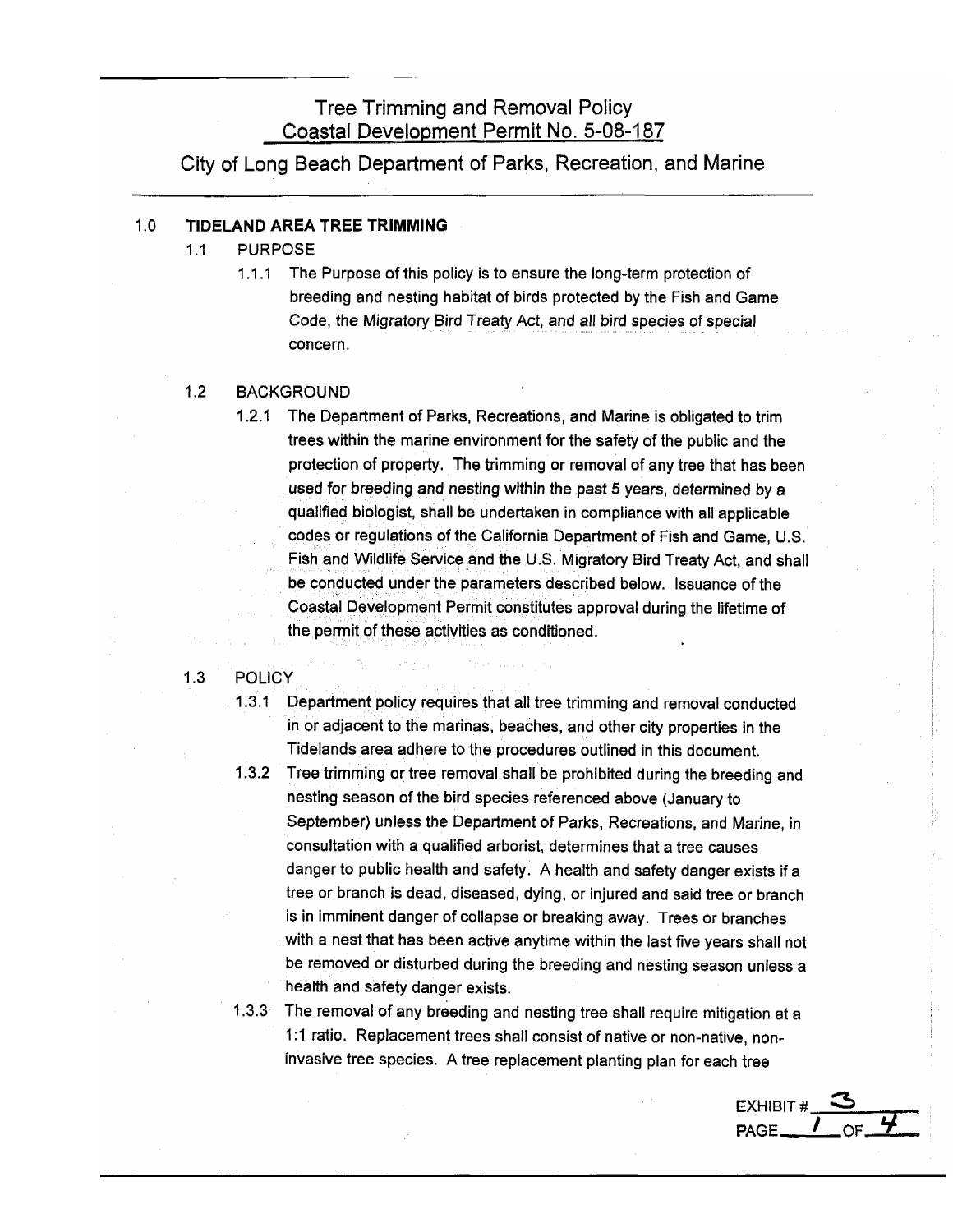replacement shall be developed to specify replacement tree locations, tree size (no less than 36" box size), planting specifications, and a fiveyear monitoring program with specific performance standards. An annual monitoring report shall be submitted for the review and approval of the Director of the Department of Parks, Recreation, and Marine a representative of the Audubon Society, and maintained with the Executive Director of the California Coastal Commission (CCC) on file as public information to determine baseline data for future tree trimming and removal decision making.

#### $1.4$ **PROCEDURES**

- 1.4.1 Tree Trimming or Removal During Non-Breeding and Non-Nesting Season (October through December)
	- 1.4.1.1 Prior to tree trimming or removal, a qualified biologist shall survey the trees to be trimmed or removed to detect nests and submit the survey(s) to the Department of Parks, Recreation, and Marine and the designated representative of the Audubon Society. Tree trimming or removal may proceed if a nest is found and no courtship or nesting behavior is observed.
	- $1.4.1.2$ In the event that any of the bird species referenced above return or continue to occupy trees during the non-nesting season, trimming shall not take place until a qualified biologist has assessed the site, determined that courtship behavior has not commenced, and given approval to proceed within 300 feet of any occupied tree.
	- 1.4.1.3 Trimming of nesting trees shall occur in such a way that the support structure of existing nests will not be trimmed unless a health and safety danger to the public health exists. The amount of trimming at any one time shall be limited to preserve the suitability of the nesting tree for breeding and/or nesting habitat.
- 1.4.2 Tree Trimming or Removal During Breeding and Nesting Season (January through September). If tree trimming or removal activities cannot feasibly avoid the breeding season because a health and safety danger exists, the following guidelines must be followed.
	- 1.4.2.1 A qualified biologist shall conduct surveys and submit a report at least one week prior to the trimming or removal of a tree (only if it is posing a health or safety danger) to detect any breeding or

EXHIBIT  $\frac{3}{2}$  OF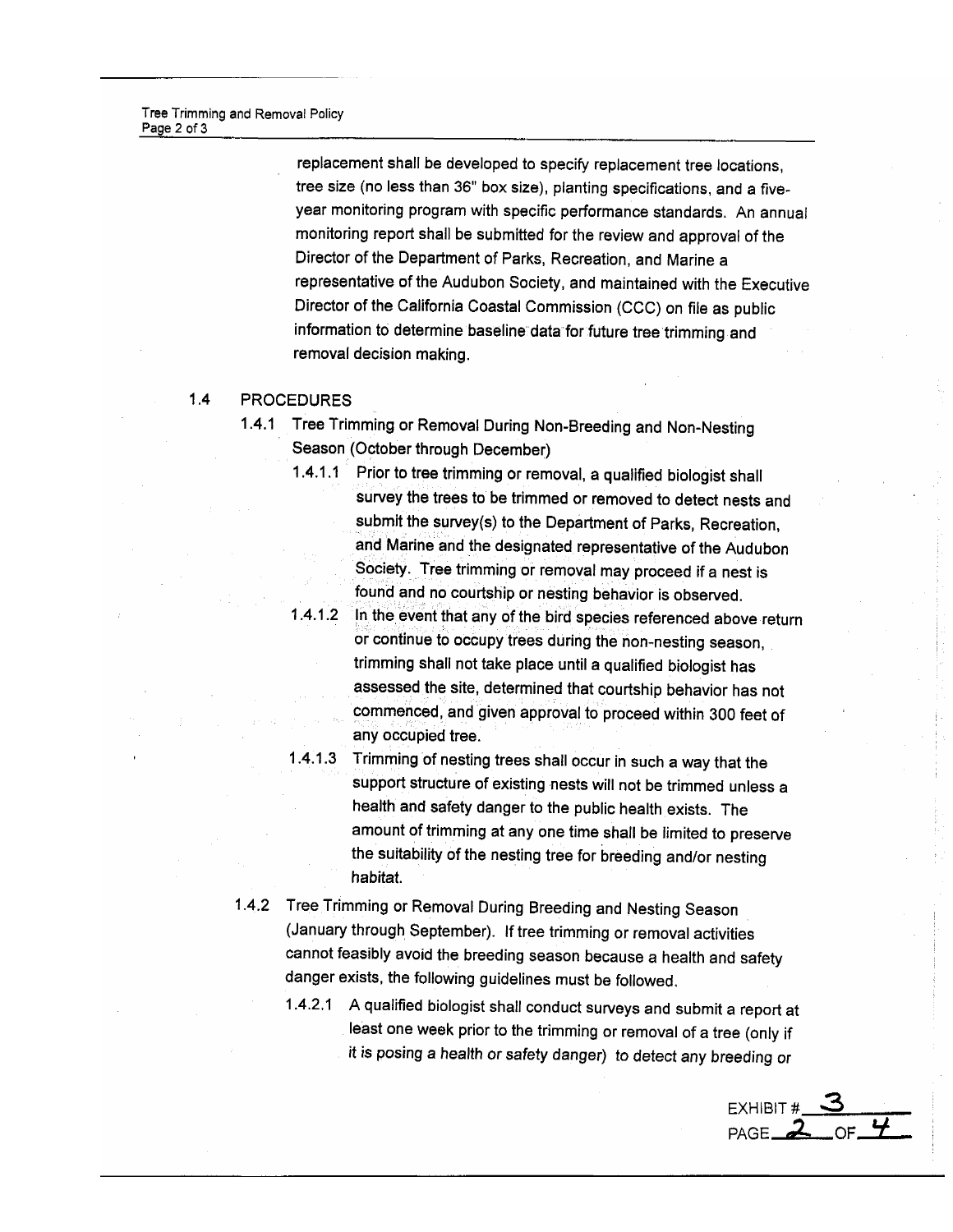Tree Trimming and Removal Policy Page 3 of 3

> nesting behavior in or within 300 feet of the work area. A tree trimming and/ or removal plan shall be prepared by an arborist in consultation with the qualified biologist and representative of the Audubon Society. The survey report and tree trimming and/or removal plan shall be submitted for the review and approval of the Director of the Department of Parks, Recreation, and Marine and maintained on file with the California Coastal Commission as public information. The plan shall incorporate the following:

- a. A description of how work will occur (work must be performed using non-mechanized hand tools to the maximum extent feasible).
- b. Limits of tree trimming and/or removal shall be established in the field with flagging and stakes or construction fencing.
- C. Steps shall be taken to ensure that tree trimming will be the minimum necessary to address the health and safety danger while avoiding or minimizing impacts to breeding and nesting birds and their habitat.
- 1.4.2.2 Prior to commencement of tree trimming and/or removal, the qualified biologist shall notify in writing the Department of Fish and Game and the U.S. Fish and Wildlife Service of the intent to commence tree trimming or removal.

#### $1.5$ **COMPLIANCE**

All tree trimming and tree removal shall be conducted in strict compliance with this policy. All trimmings must be removed from the site at the end of the business day and disposed of at an appropriate location. Any proposed change or deviation from the approved policy must be submitted for review by the Executive Director to determine whether an amendment to this coastal development permit or a permit from the U.S. Fish and Wildlife Services is required.

#### $1.6$ **REVIEW AND REVISIONS**

1.6.1 It is the responsibility of the Manager of Maintenance Operations to review and update this policy and procedure on an annual basis or when City policies or procedures change.

### **COASTAL COMMISSION**

EXHIBIT# PAGE.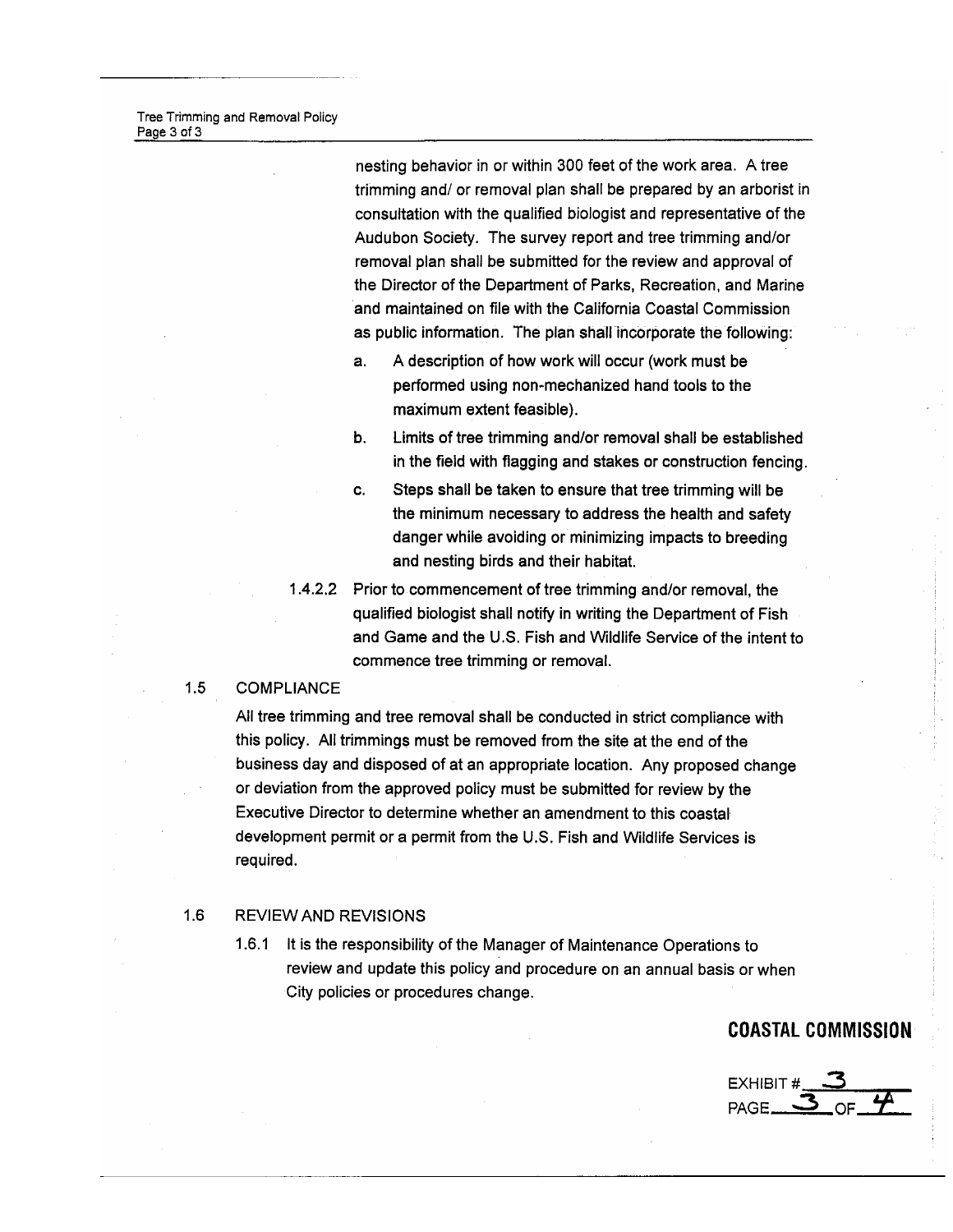TIDELANDS TREE TRIMMING POLICY FLOW CHART CITY OF LONG BEACH